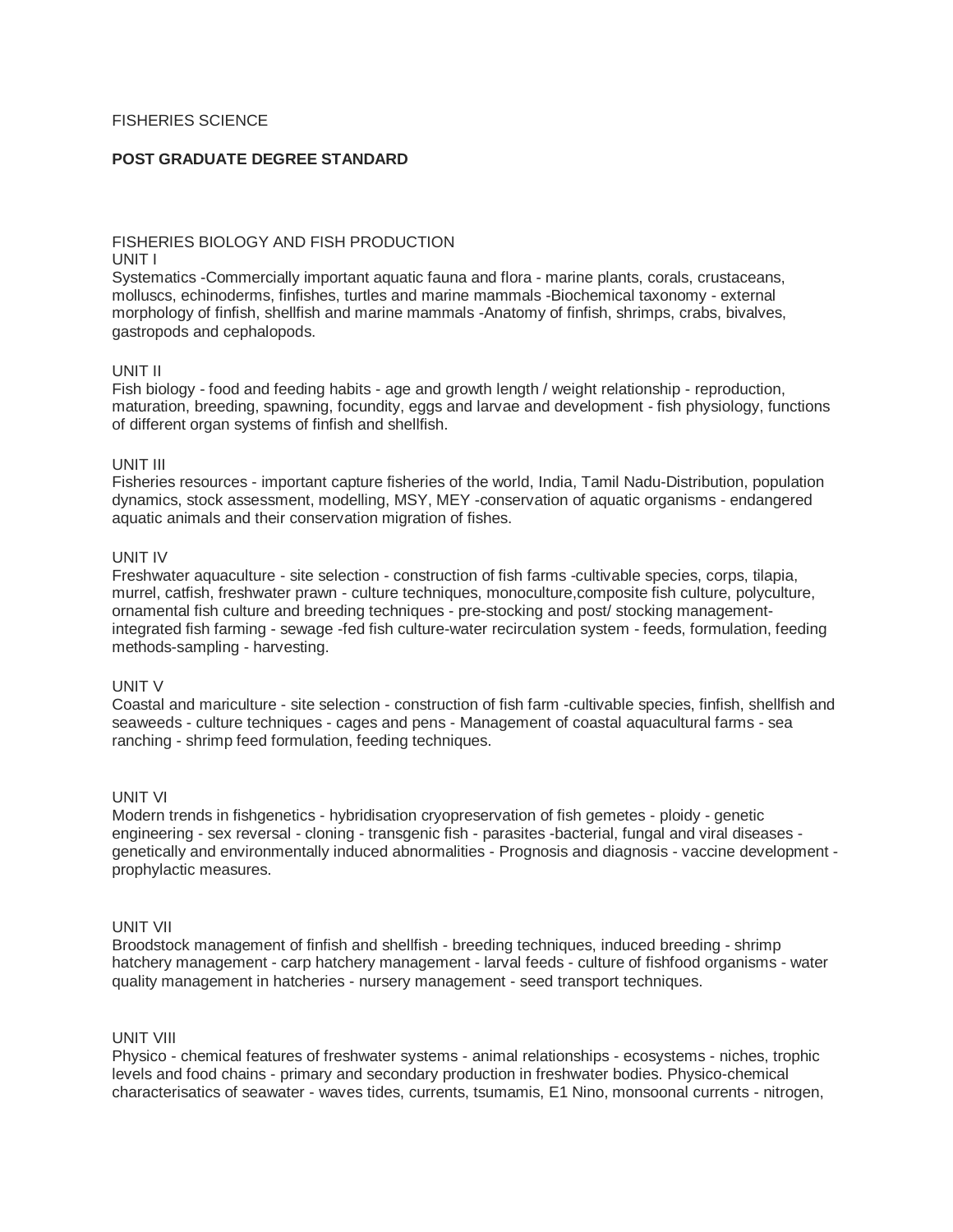phosphorus and carbon cycles - upwelling TS-diagrams- bio and hydrogenic fractions of ocenic sediments - manganese nodules.

## UNIT IX

Marine pollution - industrial, sewage, thermal, radioactivity - impact on aquatic fauna and flora mangroves, distribution and conservation - energy from biomass, waves, tides and currents - OTECmicrobiology and wastewater treatment - bioleaching and composting - sludge, treatment and utilisation production of fishfood organisms from wastewaters - coastal zone management.

## UNIT X

Economics of fisheries production - economics of fish marketing, domestic and export -economic utilisation of fishery resources - fishery regulations - importance of cooperatives - fishermen associations, NGOs in fisheries development - types of primary and secondary data for statistical analysis for policy making - fisheries investment projects, finance and project planning - socio-economics of fisherfolk. Fisheries extension service for fisheries development - important fisheries development schemes and organisations - transfer of technology by suitable extention methods - effective communication with the target population of fisheries R & D - importance of training in fisheries development - training methods trainers-training - follow-up programmes - entrepreneurship development.

PAPER -II

# FISHING AND FISH PROCESSING TECHNOLOGY

## UNIT I

Traditional crafts - mechanised boats - inboard and outboard engines - Design, construction - materials; Trawlers, purse seiners, long liners, shore seine, gill netter, etc., - Fish holds in different types of fishing crafts - care and maintenance of fishing vessels.

UNIT II

Types of fishing gears - Gear materials and fabrication - maintenance and operation-preservation of netting material; Gear accessories - floats, sinkers, buoys and anchors.

# UNIT III

Types of diesel engines - Operation and maintenance; fish processing and electronic equipments; refrigeration and ice making - Refrigerated transport.

# UNIT IV

Chart reading and fixing position; life saving devices; rules in fishing and cargo ships; fishing regulations of the sea.

# UNIT V

Hygienic handling of fish catch - handling, grading and segregation of fishand freshness of fishes; Rigor Mortis - Types of spoilage of fishes - Drying methods, quality of salt cured products - smoke curing - Types of smoking.

## UNIT VI

Methods of canning - Materials for canning; canning media-quality of canned products; types of freezing - Chemicals in freezing; freeze drying - glazing - thawing - blanching.

## UNIT VII

Fishery biochemistry - Mutritive values of fish; biochemistry of fishery products; bioactive compounds of micro and macro organisms; enzymes, source and mode of actioin and uses - mechanisms of enzyme